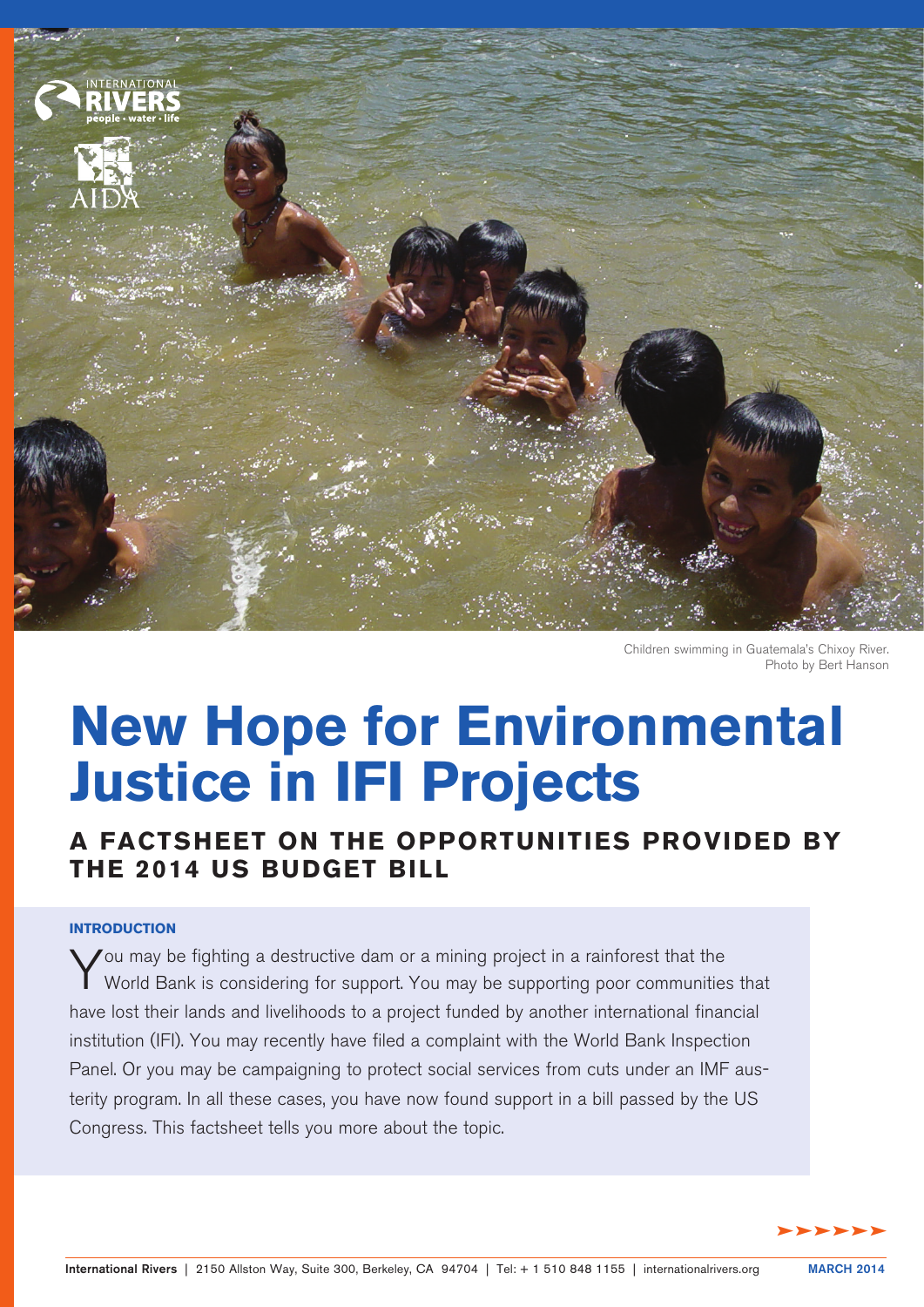

The US Congress passed its budget bill for 2014 in January. In this bill Congress has set strong priorities for US policy toward the IFIs, including addressing human rights violations and environmental destruction in IFI projects. Specifically, it instructs the US representatives at the World Bank and other institutions to oppose logging projects in primary tropical forests and the construction of large dams, and to support independent evaluations and effective accountability mechanisms. The bill also supports social services spending under IMF programs, and calls for US representatives to seek compensation for the victims of human rights abuses in IFI projects.

This factsheet introduces the provisions of the budget bill that are important for NGOs working on IFIs and their projects, and presents ideas on how civil society groups can use them in their campaigns.<sup>1</sup>

# **The US budget bill**

On January 17 President Obama signed the budget for the US government for the remainder of the 2014 financial year into law. The budget sets the level of US financial commitments to the IFIs. In addition, as it is often the case, the lengthy bill (which runs to 1582 pages) also sets priorities for the US role in the IFIs and places conditions on how the funds should be spent.

The budget bill includes the following provisions on international financial institutions:

- The US will not fund any IFIs which don't require independent evaluations of all their projects, including regarding their impacts on poverty reduction and equitable economic growth.
- The US will oppose IMF programs that require poor people to pay user fees for primary education and primary healthcare.
- The US will oppose IMF programs that stop heavily indebted poor countries from promoting spending for education, healthcare, agriculture, food security and other safety nets.
- The US will try to ensure that IFIs respond to the findings of their accountability mechanisms by providing redress to victims of human rights violations, including forced displacement, in their projects.
- The US requests progress reports from the World Bank and the IDB on the steps undertaken to implement a reparations plan for the communities affected by the Chixoy Dam massacres in Guatemala.
- The US also requests progress reports from the World Bank on redress provided to the displaced communities of Boeung Kak Lake in Cambodia.
- The US will oppose any IFI activities that directly or indirectly involve forced evictions in Ethiopia.
- The US will oppose any IFI support for large-scale logging or other extractive activities in primary tropical forests.
- The US government will oppose any IFI support for large hydropower dams.

Because these provisions are part of the 2014 budget bill, they will have to be explicitly maintained or modified in next year's budget bill, or they will expire at the end of the current fiscal year on September 30, 2014. Extending the language in next year's budget bill is an important advocacy target for NGOs.

You will find the exact language on these topics in the annex at the end of this factsheet.

The US is one of many member states of international financial institutions. Unlike in the UN system, the members of IFIs don't have equal voting rights. Their voting power depends on the financial contributions to these institutions. The US is the biggest contributor to IFIs and controls 5-30 percent of their voting rights.

The budget bill covers the role of the US in the following IFIs (with the respective share of the voting rights):

- the World Bank (with US shares of 15.3% at the IBRD, 10.5% at IDA and 22% at IFC);
- the Inter-American Development Bank and the Inter-American Investment Corporation (with shares of 30% in each);
- the International Monetary Fund (16.8%);
- the Asian Development Bank and the Asian Development Fund (with shares of 12.8% in each);
- the European Bank for Reconstruction and Development (10.1%);
- the African Development Bank (6.5%) and the African Development Fund (5.4%);
- and the US-Mexican North American Development Bank.

### **Analysis**

Many people have expressed surprise that the US Congress has passed such strong provisions on IFIs. Yet while Congress doesn't have a strong track record on climate change and many other environmental issues, it has supported environmental reforms and strengthened transparency at the World Bank and other IFIs for several decades. Senator Patrick Leahy, a Democrat from Vermont who sponsored the IFI provisions in the budget bill, has strongly supported environmental reforms and justice for the victims of human rights abuses for a long time.

The budget bill influences US policy towards the IFIs. It does not directly impose conditions on these institutions or on other governments, but rather provides guidance or instructions to responsible US agencies and executive directors that implement US policy within these institutions. The IFI provisions came about in response to the concerns

<sup>1</sup> Note, this document is not meant to be a legal interpretation of the budget bill or any other U.S. law related to the IFIs, and should not be used as such.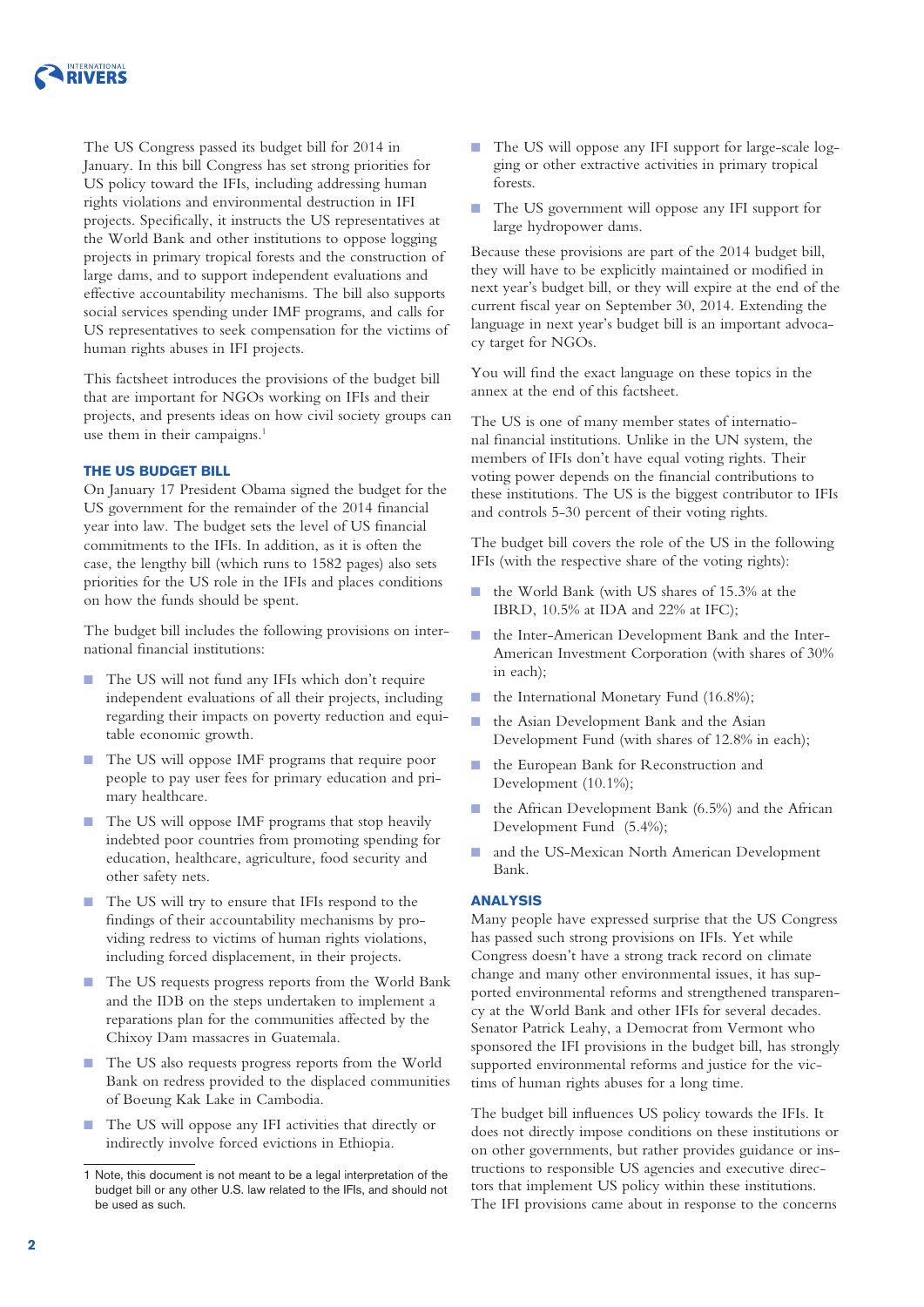that civil society groups have raised for many years, and supports these concerns. It is now up to civil society groups to use the bill to strengthen their own campaigns.

The IFIs did not comment about the topic in public. Treasury officials assured NGOs that they would always act in accordance with the law, but have so far not offered any details on how exactly they plan to implement the bill. Strong interest and involvement from civil society in the US and in developing countries will help ensure an effective implementation of the bill in spirit and in letter.

Even if US representatives actively oppose destructive projects and push for stronger accountability mechanisms, the IFIs can choose to simply ignore them. NGOs need to monitor the projects that are covered under the budget bill and come to a vote in IFIs before September 2014. They need to educate members of Congress about how the budget bill is being implemented. International Rivers is doing this for large dams, and other NGOs are monitoring other types of projects (see the box on further information).

If the World Bank or other IFIs simply ignore the bill's provisions, it is up to Congress to include stronger measures in the 2015 budget bill. This may include reducing US contributions to IFIs that are not prepared to reform, and shifting resources to institutions that are serious about protecting human rights and the environment.

# **New opportunities for civil society**

Here are some suggestions on how you can use the bill to support your campaigns. You can find the contact information of NGOs that can support you in the box on the right.

- Draw attention to your campaigns against IFI logging or large dam projects by highlighting that the US government has been instructed to support your position.
- Inform the US executive directors in the IFIs which are promoting the projects you oppose about your specific concerns, and ask that they raise these concerns when they explain their position within the IFIs.
- If you have filed a case with the World Bank Inspection Panel or the accountability mechanism of another IFI, request strong remedial action by referring to the provisions in the budget bill and by asking the US representatives in the institutions to support your request.
- Insist that IFIs commission evaluations of IFI projects you are concerned about by independent third parties. Request to see the findings of any independent evaluations that have been carried out about the project. Point out that the budget bill supports this request, and ask the US representative in the IFI that is involved to support your request.
- If you are working to address an unresolved legacy of human rights abuses (including involuntary resettlement) in an IFI project, use the Chixoy case in Guatemala as a precedent case. Advocate for an agree-

# **Further information**

# General information:

- You will find the text of the 2014 US budget bill at<http://1.usa.gov/1ePDf7O>.
- You will find moreinformation about the budget bill at<http://bit.ly/BudgetBillFacts>
- You will find contact information for World Bank executive directors at [www.bicusa.org/ed](http://www.bicusa.org/ed)

#### Large dams:

- International Rivers is monitoring large dams in the IFI pipelines. Visit [www.internationalrivers.](http://www.internationalrivers.org/node/3982) [org/node/3982](http://www.internationalrivers.org/node/3982) or contact [zachary@](mailto:zachary@internationalrivers.org) [internationalrivers.org](mailto:zachary@internationalrivers.org).
- International Rivers also supports the survivors of the Chixoy massacres. Visit [www.interna](http://www.internationalrivers.org/node/2287)[tionalrivers.org/node/2287](http://www.internationalrivers.org/node/2287) or contact [monti@](mailto:monti@internationalrivers.org) [internationalrivers.org](mailto:monti@internationalrivers.org).

#### Logging projects:

■ Greenpeace is monitoring logging projects, including in IFIs. Contact [susanne.breitkopf@](mailto:susanne.breitkopf@greenpeace.org) [greenpeace.org](mailto:susanne.breitkopf@greenpeace.org)

# Accountability mechanisms:

■ The Center for International Environmental Law and Accountability Counsel are monitoring the role of accountability mechanisms at the IFIs. Contact [jmedallo@ciel.org](mailto:jmedallo@ciel.org) or [komala@](mailto:komala@accountabilitycounsel.org) [accountabilitycounsel.org.](mailto:komala@accountabilitycounsel.org)

## Ethiopia projects:

The Oakland Institute monitors projects that cause displacement in Ethiopia. Contact [ablackshaw@oaklandinstitute.org](mailto:ablackshaw@oaklandinstitute.org).

ment to compensate the victims of human rights abuses, and ask the IFIs involved and the US representative in this IFI to support such compensation.

- Document the response of the World Bank or other IFIs to your requests, and share this information with interested members of the US Congress. Write to members of Congress and ask them to support stronger action against unresponsive IFIs in future bills.
- Inform the NGOs listed in the table below about your efforts on dams, accountability mechanisms and other issues related to the budget bill. These NGOs can share the contact information for interested members of Congress with you.